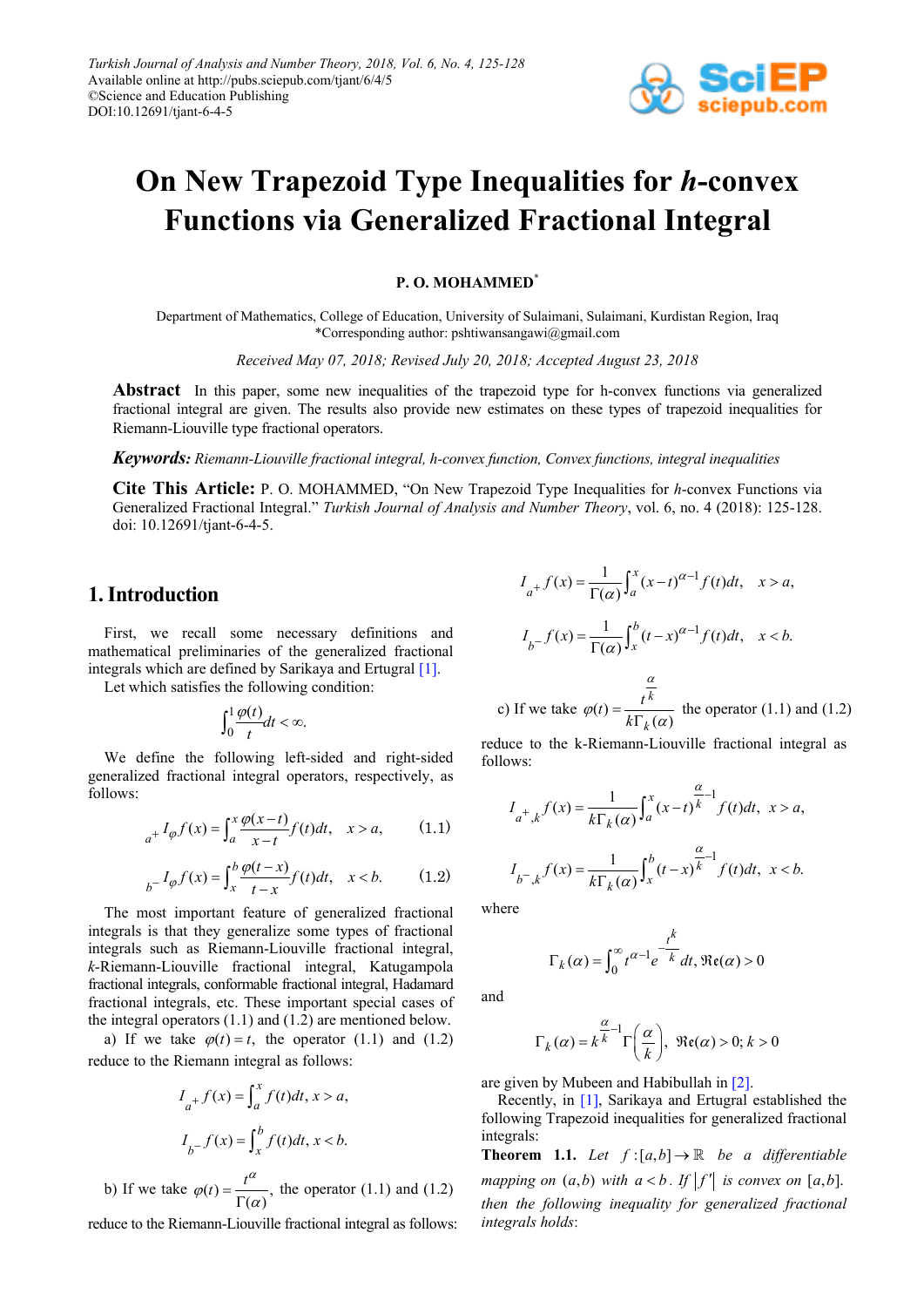$$
\left| \frac{f(a) + f(b)}{2} - \frac{1}{2\Lambda(1)} \left[ a + I_{\varphi} f(b) + I_{\varphi} f(a) \right] \right|
$$
  

$$
\leq \frac{b - a}{\Lambda(1)} \int_0^1 t \left| \Lambda(1 - t) - \Lambda(t) \right| dt \left( \frac{|f'(a)| + |f'(b)|}{2} \right),
$$

*where*

$$
\Lambda(t) = \int_0^t \frac{\varphi((b-a)u)}{u} du < \infty.
$$

**Theorem 1.2.** *Let*  $f:[a,b] \to \mathbb{R}$  *be a differentiable mapping on*  $(a,b)$  *with*  $a < b$ . If  $|f'|^q$  *is convex on* [a,b],  $p, q > 1$ ,  $\frac{1}{p} + \frac{1}{q} = 1$ , then the following inequality *for generalized fractional integrals holds*:

$$
\frac{\left| \frac{f(a) + f(b)}{2} - \frac{1}{2\Lambda(1)} \right|_{a^+} I_{\varphi} f(b) + \int_{b^-} I_{\varphi} f(a) \right|}{\frac{2\Lambda(1)}{2\Lambda(1)}} \left( \int_0^1 |\Lambda(1-t) - \Lambda(t)|^p dt \right)^{\frac{1}{p}}
$$

$$
\times \left( \frac{\left| \int_0^1 (a)^{\frac{q}{2}} + \int_0^1 (b)^{\frac{q}{2}} \right|^{\frac{1}{q}}}{2} \right).
$$

Recently, in [\[3\],](#page-3-2) Ertugral and Sarikaya established the following Trapezoid inequalities for generalized fractional integrals:

**Theorem 1.3.** *Let*  $f:[a,b]\subset\mathbb{R}\rightarrow\mathbb{R}$  *be an absolutely continuous mapping on*  $I^0$  *such that*  $f' \in L_1([a,b])$ , *where*  $a, b \in I^0$  *with*  $a < b$ . If the mapping  $|f'|$  is

$$
\left| \frac{\nabla(0)f(b) + \Delta(0)f(a)}{b - a} - \frac{1}{b - a} \left[ \frac{a^{+}I_{\varphi}f(b)}{t_{b} - I_{\varphi}f(a)} \right] \right|
$$
  
\n
$$
\leq \frac{b - x}{b - a} |f'(x)| \int_{0}^{1} |\nabla(t)| dt + \frac{x - a}{b - a} |f'(x)| \int_{0}^{1} |\Delta(t)| dt
$$
  
\n
$$
+ \frac{b - x}{b - a} |f'(b)| \int_{0}^{1} |\nabla(t)| (1 - t) dt
$$
  
\n
$$
+ \frac{x - a}{b - a} |f'(a)| \int_{0}^{1} |\Delta(t)| (1 - t) dt.
$$

**Theorem 1.4.** Let  $f:[a,b] \to \mathbb{R}$  be a differentiable *mapping on*  $(a,b)$  *with*  $a < b$ . If the mapping  $|f'|^q$ ,  $q > 1$ 

$$
\left| \frac{f(a) + f(b)}{2} - \frac{1}{2\Lambda(1)} \left[ a^{+} I_{\varphi} f(b) + \frac{I_{\varphi} f(a)}{2} \right] \right|
$$
  

$$
\leq \frac{b - x}{b - a} \left( \int_{0}^{1} |\nabla(t)|^{p} dt \right)^{\frac{1}{p}} \left( \frac{|f'(a)|^{q} + |f'(b)|^{q}}{2} \right)^{\frac{1}{q}}
$$
  

$$
+ \frac{b - x}{b - a} \left( \int_{0}^{1} |\Delta(t)|^{p} dt \right)^{\frac{1}{p}} \left( \frac{|f'(a)|^{q} + |f'(b)|^{q}}{2} \right)^{\frac{1}{q}},
$$

*where*  $\frac{1}{p} + \frac{1}{q} = 1$ .

In [\[4\],](#page-3-3) Varošanec introduced the following class of functions.

**Definition 1.1.** Let  $f: J \subseteq \mathbb{R} \to \mathbb{R}$  be a positive function. We say that  $f: I \subseteq \mathbb{R} \to \mathbb{R}$  is *h* -convex, or that *f* belongs to the class  $SX(h, I)$ , if f is nonnegative and for all  $x, y \in I$  and  $t \in (0,1)$  we have

$$
f(tx+(1-t)y) \le h(t)f(x) + h(1-t)f(y). \qquad (1.3)
$$

If inequality (1.3) is reversed, then *f* is said to be *h* -concave, i.e.  $f \in SV(h, I)$ .

The systematic study of h-convex functions with their various applications has been given by many authors, see [\[6-10\].](#page-3-4)

In this paper, we establish some trapezoid type inequalities via generalized fractional integrals for *h*-convex functions.

## **2. New Integral Inequalities via**  *P***-preinvexity**

For our results, we need the following important fractional integrtal identity [\[3\]:](#page-3-2) **Lemma 2.1.** *Let*  $f: I \to \mathbb{R}$  *be an absolutely continuous mapping on*  $I^o$  *such that*  $f' \in L_1([a,b])$ *, where*  $a, b \in I^0$ with  $a < b$ . Then the following equality holds:

$$
\frac{\nabla(0)f(b) + \Delta(0)f(a)}{b-a} - \frac{1}{b-a} [x^+ I_{\varphi}f(b) + x^- I_{\varphi}f(a)]
$$
  
= 
$$
\frac{b-x}{b-a} \int_0^1 \nabla(t)f'(tx + (1-t)b)dt,
$$
 (2.1)

*where*

$$
\Delta(t) = \int_t^1 \frac{\varphi((x-a)u)}{u} du < \infty
$$

*and*

$$
\nabla() = \int_t^1 \frac{\varphi((b-x)u)}{u} du < \infty.
$$

**Theorem 2.1.** Let  $f: I = [a,b] \subset R \rightarrow R$  be an absolutely continuous mapping on  $I^0$  such that  $f' \in L_1([a,b])$ , where  $a, b \in I^0$  with  $a < b$ . If the mapping  $|f'|$  is *h*-convex on  $[a, b]$ , then we have the following inequality

$$
\frac{\nabla(0)f(b) + \Delta(0)f(a)}{b-a} - \frac{1}{b-a} \begin{bmatrix} \frac{+}{x}I_{\varphi}f(b) \\ \frac{+}{x}I_{\varphi}f(a) \end{bmatrix}
$$
  
\n
$$
\leq \frac{b-x}{b-a} |f'(x)| \int_0^1 |\Delta(t)| h(t) dt
$$
  
\n
$$
+ \frac{x-a}{b-a} |f'(x)| \int_0^1 |\Delta(t)| h(t) dt
$$
  
\n
$$
+ \frac{b-x}{b-a} |f'(b)| \int_0^1 |\nabla(t)| h(1-t) dt
$$
  
\n
$$
+ \frac{x-a}{b-a} |f'(a)| \int_0^1 |\Delta(t)| h(1-t) dt.
$$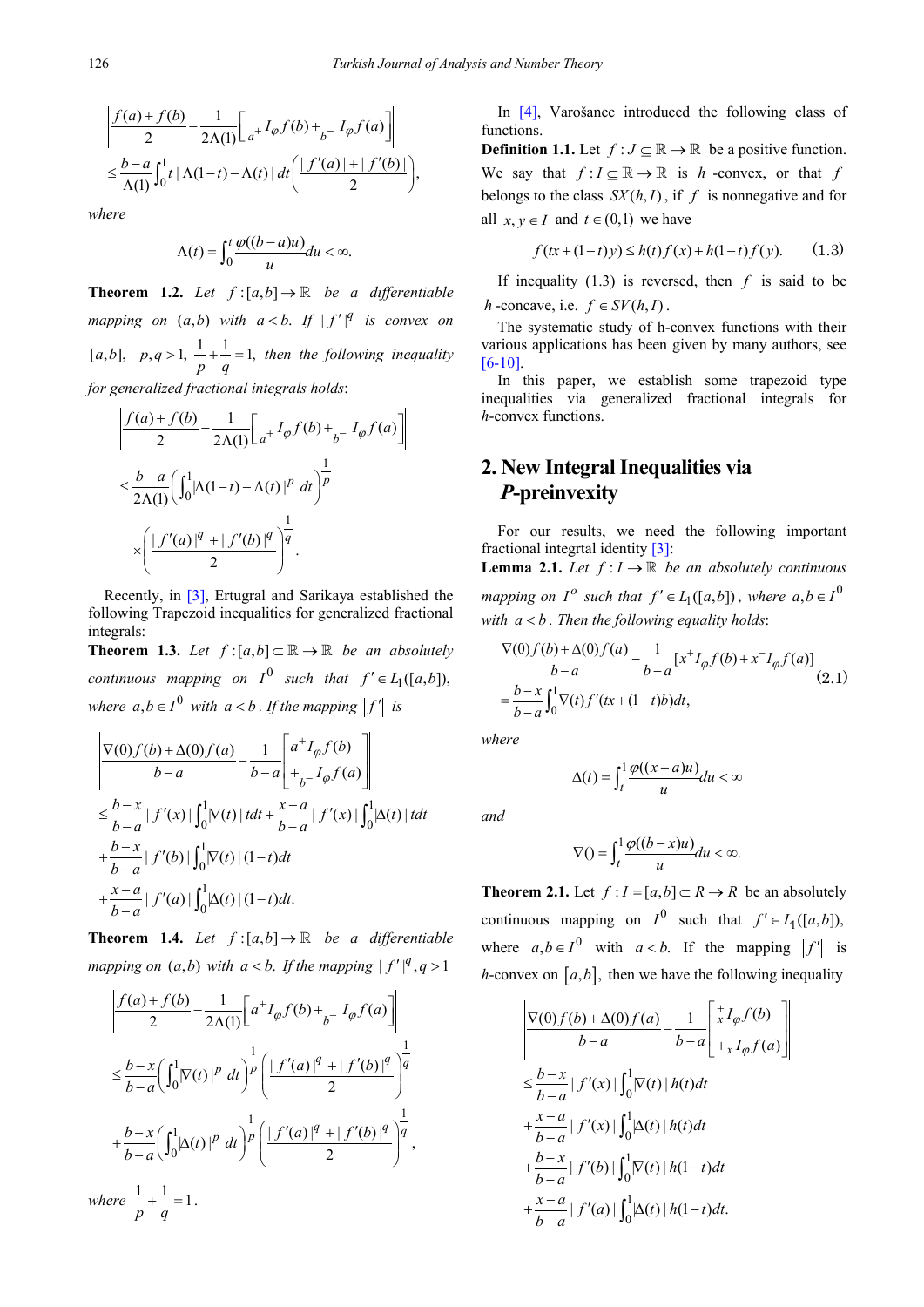*Proof.* By Lemma 2.1 and *h*-convexity of  $|f'|$  on  $[a,b]$ , we have

$$
\frac{\nabla(0) f(b) + \Delta(0) f(a)}{b-a}
$$
\n
$$
-\frac{1}{b-a} \left[ \frac{1}{x} + I_{\varphi} f(b) + \frac{1}{x} I_{\varphi} f(a) \right]
$$
\n
$$
\leq \frac{|b-x|}{|b-a|} \int_{0}^{1} \nabla(t) f'(tx + (1-t)b) dt
$$
\n
$$
\leq \frac{x-a}{b-a} \int_{0}^{1} \Delta(t) f'(tx + (1-t)a) dt
$$
\n
$$
\leq \frac{b-x}{b-a} \int_{0}^{1} |\Delta(t)| |f'(tx + (1-t)a)| dt
$$
\n
$$
+\frac{x-a}{b-a} \int_{0}^{1} |\Delta(t)| |f'(tx + (1-t)a)| dt
$$
\n
$$
\leq \frac{b-x}{b-a} \int_{0}^{1} |\Delta(t)| (h(t) |f'(x)| + h(1-t) |f'(b)|) dt
$$
\n
$$
+\frac{x-a}{b-a} \int_{0}^{1} |\Delta(t)| (h(t) |f'(x)| + h(1-t) |f'(a)|) dt
$$
\n
$$
\leq \frac{b-x}{b-a} |f'(x)| \int_{0}^{1} |\nabla(t)| h(t) dt
$$
\n
$$
+\frac{x-a}{b-a} |f'(b)| \int_{0}^{1} |\Delta(t)| h(1-t) dt
$$
\n
$$
+\frac{x-a}{b-a} |f'(a)| \int_{0}^{1} |\Delta(t)| h(1-t) dt
$$

this is the required result.

**Remark 2.1.** *Under assumptions of Theorem 2.1, if*   $h(t) = t$ , then Theorem 2.1 reduces to Theorem 1 in [\[3\].](#page-3-2) **Remark 2.2.** *Under assumptions of Theorem 2.1, if*   $\varphi(t) = h(t) = t$ , then Theorem 2.1 reduces to Theorem 4 in *[\[5\]](#page-3-5)*.

**Corollary 2.1.** *Under assumptions of Theorem* 2.1,

(1) if 
$$
\varphi(t) = \frac{t^{\alpha}}{\Gamma(\alpha)}
$$
 and  $t = 1/2$ , then  
\n
$$
\frac{\left|f(b)(b-x)^{\alpha} + f(a)(x-a)^{\alpha}}{b-a}\right|
$$
\n
$$
= \frac{\Gamma(\alpha+1)}{b-a} \left[ I_x + f(b) + I_x - f(a) \right]
$$
\n
$$
\leq \frac{\alpha h \left(\frac{1}{2}\right)}{\alpha+2} \left[ \frac{(b-x)^{\alpha+1} + (x-a)^{\alpha+1}}{b-a} \right] |f'(x)|
$$
\n
$$
+ \frac{\left(\alpha^2 + 3\alpha\right)h \left(\frac{1}{2}\right) \left[ \frac{\left[(b-x)^{\alpha+1} + f'(b)\right]}{+(x-a)^{\alpha+1} + f'(a) \right]}{b-a} \right].
$$

(2) if 
$$
\varphi(t) = \frac{t^{\frac{\alpha}{k}}}{k \Gamma_k(\alpha)}
$$
 and  $t = 1/2$ , then

$$
\leq \frac{(b-x)^{\frac{\alpha}{k}+1}}{(b-a)k\Gamma_{k}(\alpha+k)} \int_{0}^{1} \left(1-t^{\frac{\alpha}{k}}\right) f(tx+(1-t)b)dt
$$
  

$$
-\frac{(x-a)^{\frac{\alpha}{k}+1}}{(b-a)k\Gamma_{k}(\alpha+k)} \int_{0}^{1} \left(1-t^{\frac{\alpha}{k}}\right) f(tx+(1-t)a)dt
$$
  

$$
\leq \frac{2\alpha h\left(\frac{1}{2}\right)}{\alpha+2k} \left[\frac{(b-x)^{\frac{\alpha}{k}+1}+(x-a)^{\frac{\alpha}{k}+1}}{(b-a)\Gamma_{k}(\alpha+k)}\right] |f'(x)|
$$
  
+2h
$$
\left(\frac{1}{2}\right) \left(\frac{1}{2}-\frac{k}{\alpha+k}+\frac{k}{\alpha+2k}\right)
$$
  

$$
\times \left[\frac{(b-x)^{\frac{\alpha}{k}+1} |f'(b)|+(x-a)^{\frac{\alpha}{k}+1} |f'(a)|}{(b-a)\Gamma_{k}(\alpha+k)}\right].
$$

**Remark 2.3.** *Under assumptions of Theorem 2.1*,

(1) if  $\varphi(t) = \frac{t^{\alpha}}{\Gamma(\alpha)}$  $\varphi(t) = \frac{t}{\Gamma(\alpha)}$  and  $h(t) = t$ , then Theorem 2.1

reduces to Corollary 2 in [\[3\].](#page-3-2)

(2) if 
$$
\varphi(t) = \frac{t^{\frac{\alpha}{k}}}{k\Gamma_k(\alpha)}
$$
 and  $h(t) = t$ , then Theorem 2.1

reduces to Corollary 3 in [\[3\].](#page-3-2)

**Theorem 2.2.** *Let*  $f : I = [a,b] \subset R \rightarrow R$  *be an absolutely continuous mapping on*  $I^0$  *such that*  $f' \in L_1([a,b]),$ *where*  $a, b \in I^0$  *with*  $a < b$ . If the mapping  $|f'|^q$ ,  $q > 1$ *is h-convex on*  $[a,b]$ , then we have the *following inequality*

$$
\frac{\left|\nabla(0)f(b) + \Delta(0)f(a)\right|}{b-a} - \frac{1}{b-a} \left[\n\begin{array}{c}\n\frac{1}{x}I_{\varphi}f(b) + \frac{1}{x}I_{\varphi}f(a)\n\end{array}\n\right]\n\n\leq \frac{b-x}{b-a} \left(\int_0^1 |\nabla(t)|^p dt\right)^{\frac{1}{p}} \left(\int_0^1 |f'(x)|^q\right)^{\frac{1}{q}} \left(\int_0^1 |h(t)| dt\right)^{\frac{1}{q}}\n\n+ \frac{x-a}{b-a} \left(\int_0^1 |\Delta(t)|^p dt\right)^{\frac{1}{p}} \left(\int_0^1 |f'(x)|^q\right)^{\frac{1}{q}} \left(\int_0^1 |h(t)| dt\right)^{\frac{1}{q}}.
$$

*Proof.* Using the *h*-convexity of  $|f'|^q$  on  $[a,b]$ , Lemma 2.1, and Hölder's inequality, we have

$$
\begin{aligned}\n\frac{\nabla(0)f(b) + \Delta(0)f(a)}{b-a} \\
&= \frac{1}{b-a} \left[ \frac{1}{x} I_{\varphi} f(b) + \frac{1}{x} I_{\varphi} f(a) \right] \\
&\leq \frac{b-x}{b-a} \left( \int_0^1 |\nabla(t)|^p dt \right)^{\frac{1}{p}} \left( \int_0^1 |f'(tx + (1-t)b)|^q dt \right)^{\frac{1}{q}} \\
&+ \frac{x-a}{b-a} \left( \int_0^1 |\Delta(t)|^p dt \right)^{\frac{1}{p}} \left( \int_0^1 |f'(tx + (1-t)a)|^q dt \right)^{\frac{1}{q}}\n\end{aligned}
$$